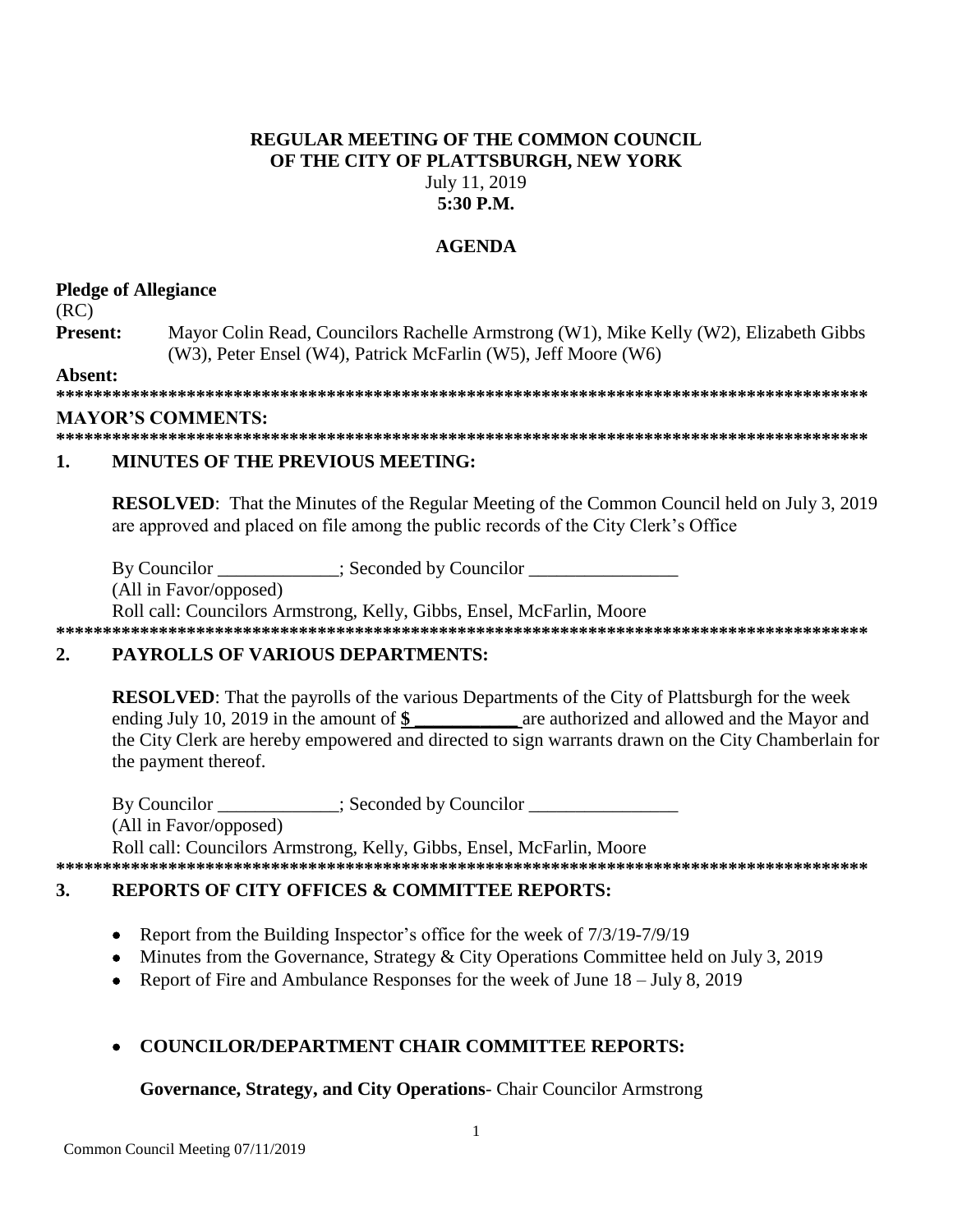**City Infrastructure** – Chair Councilor Moore

**Finance and Budget – Chair Councilor Kelly** 

**Public Safety – Chair Councilor Gibbs** 

**Plattsburgh Public Library** – Chair Councilor Ensel

**MLD - MLD Board President Councilor McFarlin** 

**RESOLVED:** That the reports as listed are hereby ordered received and any written reports are placed on file among the public records of the City Clerk's Office.

\_\_\_\_\_\_\_\_; Seconded by Councilor \_\_\_\_\_\_\_\_ By Councilor (All in Favor/opposed) Roll call: Councilors Armstrong, Kelly, Gibbs, Ensel, McFarlin, Moore 

#### **CORRESPONDENCE OR RECOMMENDATIONS FROM BOARDS:** 4. **None**

#### 5. **AUDIT OF CLAIMS:**

**RESOLVED:** That the bills Audited by the Common Council for the week ending July 12, 2019 in the are authorized and allowed and the Mayor and City Clerk are hereby amount of  $\$$ authorized and directed to sign warrants drawn on the City Chamberlain for the payment thereof.

Seconded by Councilor By Councilor

(All in Favor/opposed)

Roll call: Councilors Armstrong, Kelly, Gibbs, Ensel, McFarlin, Moore 

### PERSONS ADDRESSING COUNCIL ON AGENDA ITEMS ONLY: 6.

### 

### 7. **OTHER ITEMS:**

A. WHEREAS; The City of Plattsburgh is committed to securing funding to continue to improve of its Water Resource Recovery Facility (WRRF) and to ensuring that the City's water and sewer systems are safe and responsible;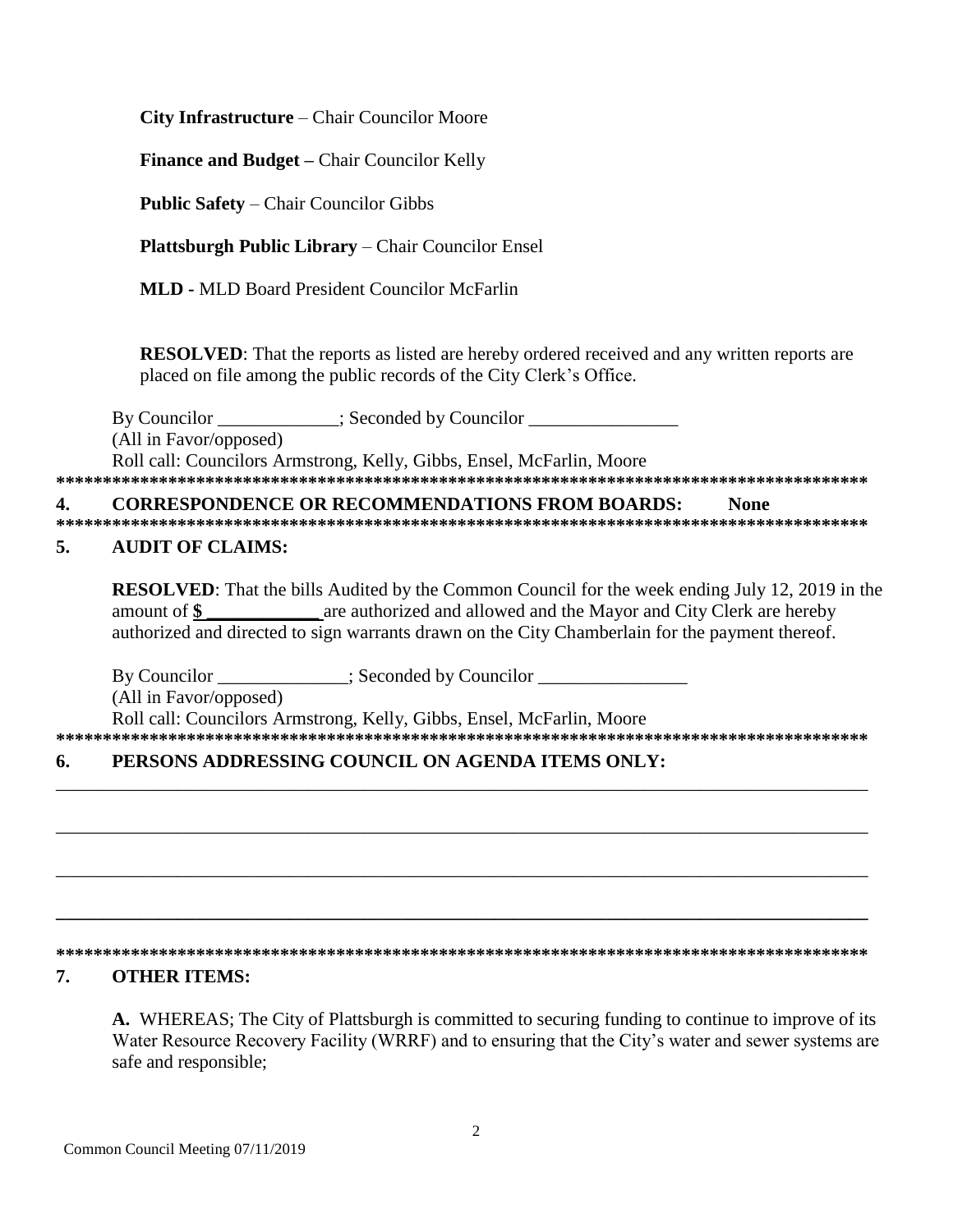WHEREAS; Funds are available to support a Commemoration Bridge Combined Sewage Overflow CSO through the 2019 New York State Consolidated Funding Application through the Department of Environmental Conservation's Water Quality Improvement Program (WOIP) to support such activities;

WHEREAS; The City of Plattsburgh is aware of the match required by DEC and agrees to provide the funding and the oversight to execute the grant according to the timeline outlined in the application;

RESOLVED; City of Plattsburgh Mayor Colin Read is hereby authorized and directed to accept funds from, and enter into, and execute a project agreement with the State for such financial assistance for the City of Plattsburgh.

By Councilor : Seconded by Councilor

Discussion<sup>.</sup>

Roll call: Councilors Armstrong, Kelly, Gibbs, Ensel, McFarlin, Moore

**ACTION TAKEN:** Adopted Defeated Withdrawn Tabled Follow up Action:

**B.** WHEREAS, a Project for the City of Plattsburgh Pedestrian Crossing Signal Improvement Project. P.I.N. 70PS03 (the Project") is eligible for funding under Title 23 U.S. Code, as amended, that calls for the apportionment of the costs such program to be borne at the ratio of 100% Federal funds and 0% non-federal funds: and

WHEREAS, the City of Plattsburgh desires to advance the Project by making a commitment of 100% of the non-federal share of the costs

NOW, THEREFORE, the Common Council of the City of Plattsburgh, duly convened does hereby

RESOLVE, that the Common Council of the City of Plattsburgh hereby approves the above-subject project; and it is hereby further

RESOLVED, that the Common Council of the City of Plattsburgh hereby authorizes the Chamberlain of the City of Plattsburgh to pay in the first instance 100% of the federal and non-federal share of the cost of work for the Project or portions thereof; and it is further

RESOLVED, that the sum of \$576,000 is hereby appropriated from the City of Plattsburgh and made available to cover the cost of participation in the above phase of the Project; and it is further

RESOLVED, that in the event the full federal and non-federal share costs of the project exceeds the amount appropriated above, the Common Council of the City of Plattsburgh shall convene as soon as possible to appropriate said excess amount immediately upon the notification by the New York State Department of Transportation thereof, and it is further

RESOLVED, that the Mayor is hereby authorized to execute all necessary Agreements, certifications or reimbursement requests for Federal Aid and/or Marchiselli Aid on behalf of the City of Plattsburgh with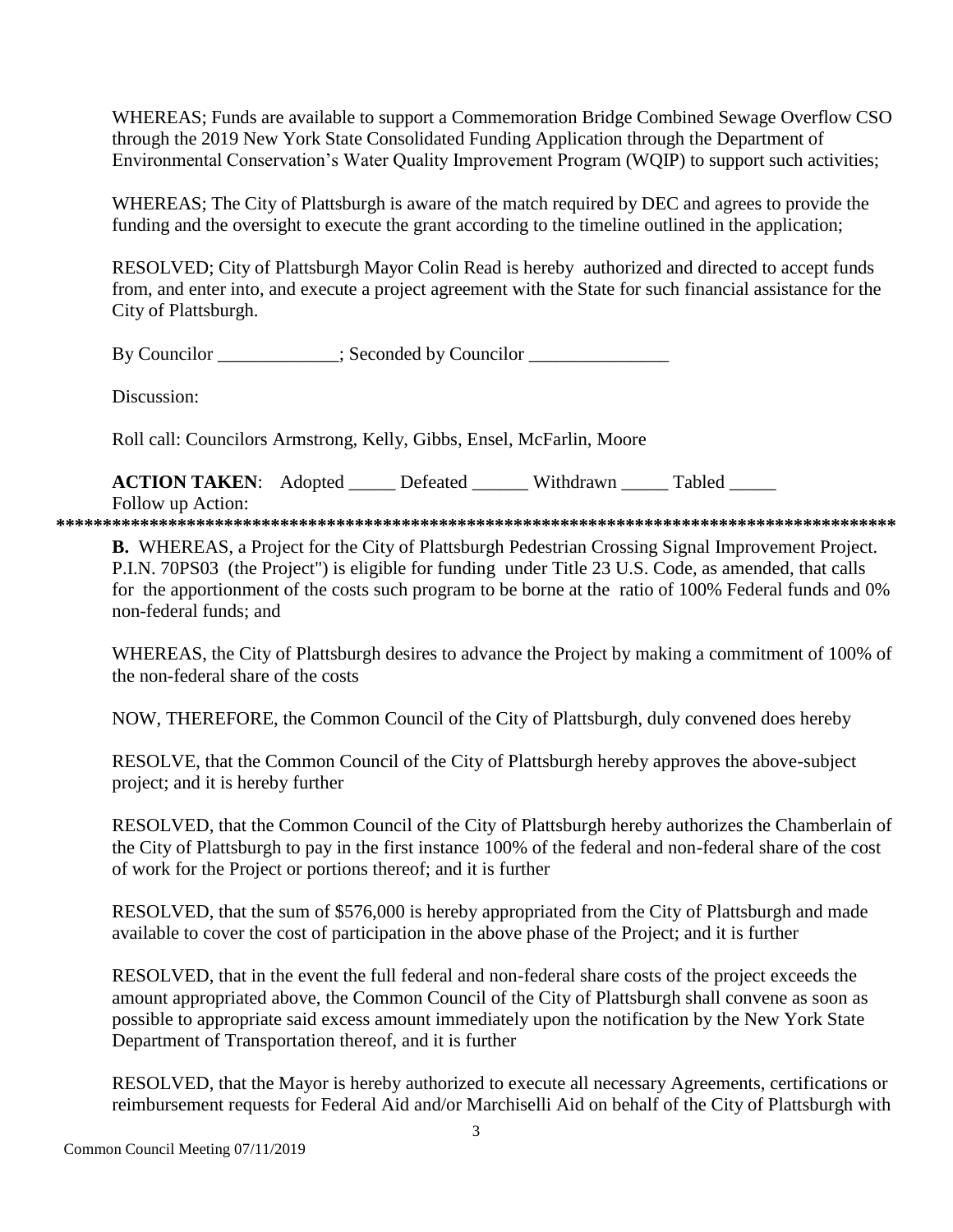the New York State Department of Transportation in connection with the advancement or approval of the Project and providing for the administration of the Project and the municipality's first instance funding of project costs and permanent funding of the local share of federal-aid and state-aid eligible Project costs and all Project costs within appropriations therefore that are not so eligible, and it is further

RESOLVED, that a certified copy of this resolution be filed with the New York State Commissioner of Transportation by attaching it to any necessary Agreement in connection with the Project. and it is further

RESOLVED, this Resolution shall take effect immediately.

By Councilor  $\qquad \qquad$ : Seconded by Councilor

Discussion:

Roll call: Councilors Armstrong, Kelly, Gibbs, Ensel, McFarlin, Moore

**ACTION TAKEN:** Adopted Defeated Withdrawn Tabled Follow up Action:

**\*\*\*\*\*\*\*\*\*\*\*\*\*\*\*\*\*\*\*\*\*\*\*\*\*\*\*\*\*\*\*\*\*\*\*\*\*\*\*\*\*\*\*\*\*\*\*\*\*\*\*\*\*\*\*\*\*\*\*\*\*\*\*\*\*\*\*\*\*\*\*\*\*\*\*\*\*\*\*\*\*\*\*\*\*\*\*\*\*\***

**C. RESOLVED:** In accordance with the request therefore the Common Council approves C&S Engineers Inc. to provide engineering services for the PSAP Grant NYSDOT PIN #70PS03 (Contract No. D036016), for a total design cost of \$65,000 which will be paid out of the PMLD City Electrical System Budget until reimbursement from the NYSDOT occurs. Intersections to Include:

1. Cornelia Street and Broad Street

2. Cornelia Street and Prospect Avenue

3. Cornelia Street and Beekman Street

4. Cornelia Street and North Catherine Street

5. Oak Street and Brinkerhoff Street

By Councilor \_\_\_\_\_\_\_\_\_\_; Seconded by Councilor \_\_\_\_\_\_\_\_\_\_\_\_\_\_\_\_\_\_\_\_\_\_\_\_\_\_\_\_\_\_\_\_\_

Discussion:

Roll call: Councilors Armstrong, Kelly, Gibbs, Ensel, McFarlin, Moore

**ACTION TAKEN:** Adopted Defeated Withdrawn Tabled

Follow up Action:

**\*\*\*\*\*\*\*\*\*\*\*\*\*\*\*\*\*\*\*\*\*\*\*\*\*\*\*\*\*\*\*\*\*\*\*\*\*\*\*\*\*\*\*\*\*\*\*\*\*\*\*\*\*\*\*\*\*\*\*\*\*\*\*\*\*\*\*\*\*\*\*\*\*\*\*\*\*\*\*\*\*\*\*\*\*\*\*\*\*\***

**D. RESOLVED:** In accordance with the request therefore the Common Council approves Ed Garrow and Sons to close Robinson Terrace (from Margaret Street to Oak Street) for one day between July 15- 19, 2019 to replace a sewer lateral under the road at 249 Margaret Street.

By Councilor \_\_\_\_\_\_\_\_\_\_; Seconded by Councilor \_\_\_\_\_\_\_\_\_\_\_\_\_\_\_\_\_\_\_\_\_\_\_\_\_\_\_\_\_\_\_\_\_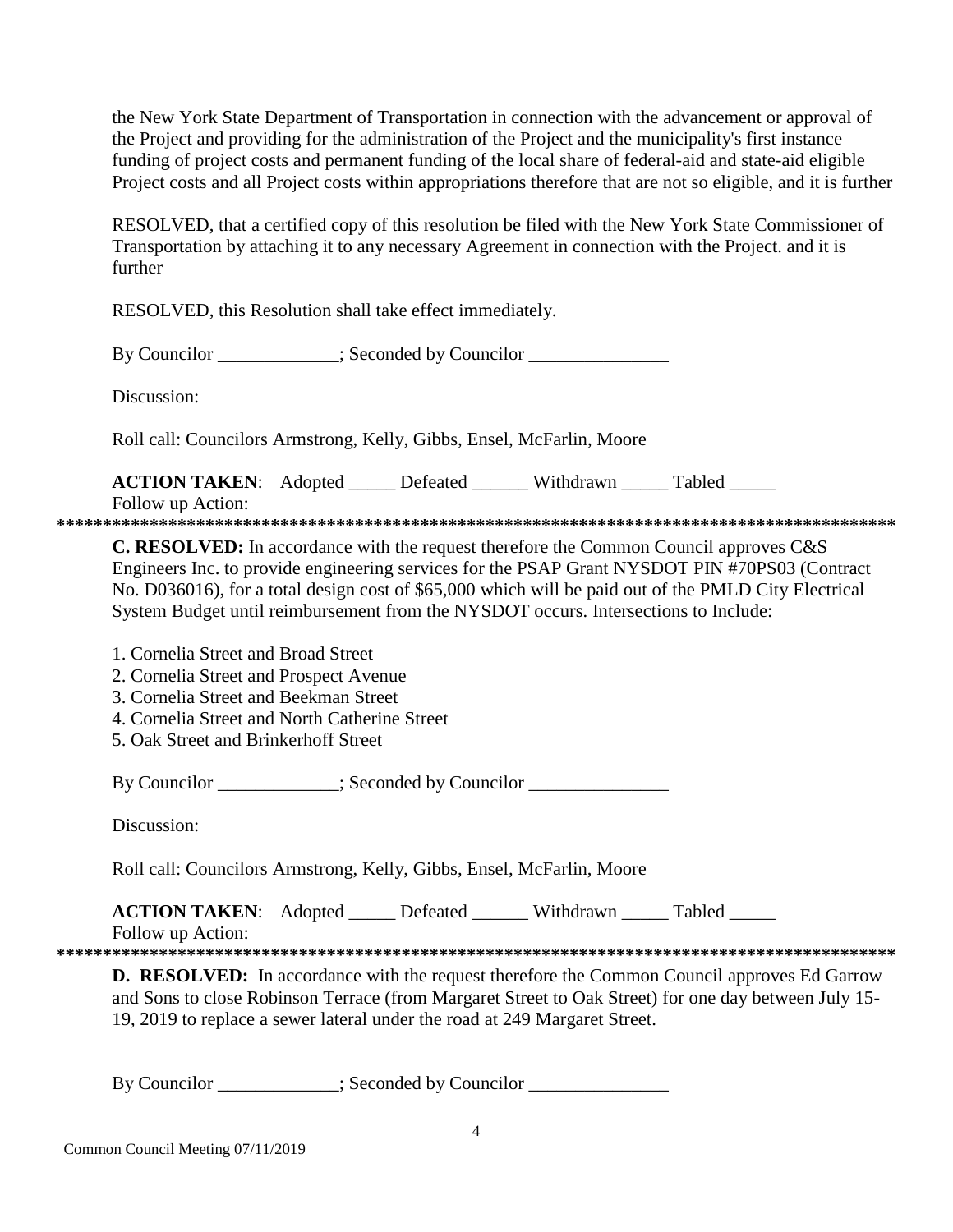Discussion:

Roll call: Councilors Armstrong, Kelly, Gibbs, Ensel, McFarlin, Moore

**ACTION TAKEN:** Adopted Defeated Withdrawn Tabled Follow up Action:

**E. RESOLVED:** In accordance with the request therefore the Common Council approves the City Chamberlain to revise capital project H5110.68, 2019 Monument Stage, for an increase in appropriations for the project from \$80,000 to \$98,579 to be funded in total by the General Fund.

By Councilor : Seconded by Councilor

Discussion:

Roll call: Councilors Armstrong, Kelly, Gibbs, Ensel, McFarlin, Moore

ACTION TAKEN: Adopted \_\_\_\_\_ Defeated \_\_\_\_\_\_ Withdrawn \_\_\_\_ Tabled Follow up Action:

**F. RESOLVED:** In accordance with the request therefore the Common Council approves the Mayor to sign a contract with Mr. Noah Phillips for nuisance animal control effective 7/11/19. Mr. Phillips meets all of the criteria set forth by the council, and has produced all the documentation required for insurance coverage per the contract.

By Councilor \_\_\_\_\_\_\_\_\_\_\_\_; Seconded by Councilor \_\_\_\_\_\_\_\_\_\_\_\_\_\_\_\_\_\_\_\_\_\_\_\_\_\_\_\_\_\_\_

Discussion:

Roll call: Councilors Armstrong, Kelly, Gibbs, Ensel, McFarlin, Moore

**ACTION TAKEN:** Adopted \_\_\_\_\_ Defeated \_\_\_\_\_\_ Withdrawn \_\_\_\_\_ Tabled \_\_\_\_\_

Follow up Action:

G. RESOLVED: In accordance with the request from Bill Treacy, MLD, the Common Council approves the Mayor to sign the AEDA Preliminary Services Contract for AEDA to assist in the permitting process with the Town of Plattsburgh for 217 Sharron Avenue. The cost is not to exceed  $$10,000,00$  for this contract.

By Councilor \_\_\_\_\_\_\_\_\_\_; Seconded by Councilor \_\_\_\_\_\_\_\_\_\_\_\_\_\_\_

Discussion:

Roll call: Councilors Armstrong, Kelly, Gibbs, Ensel, McFarlin, Moore